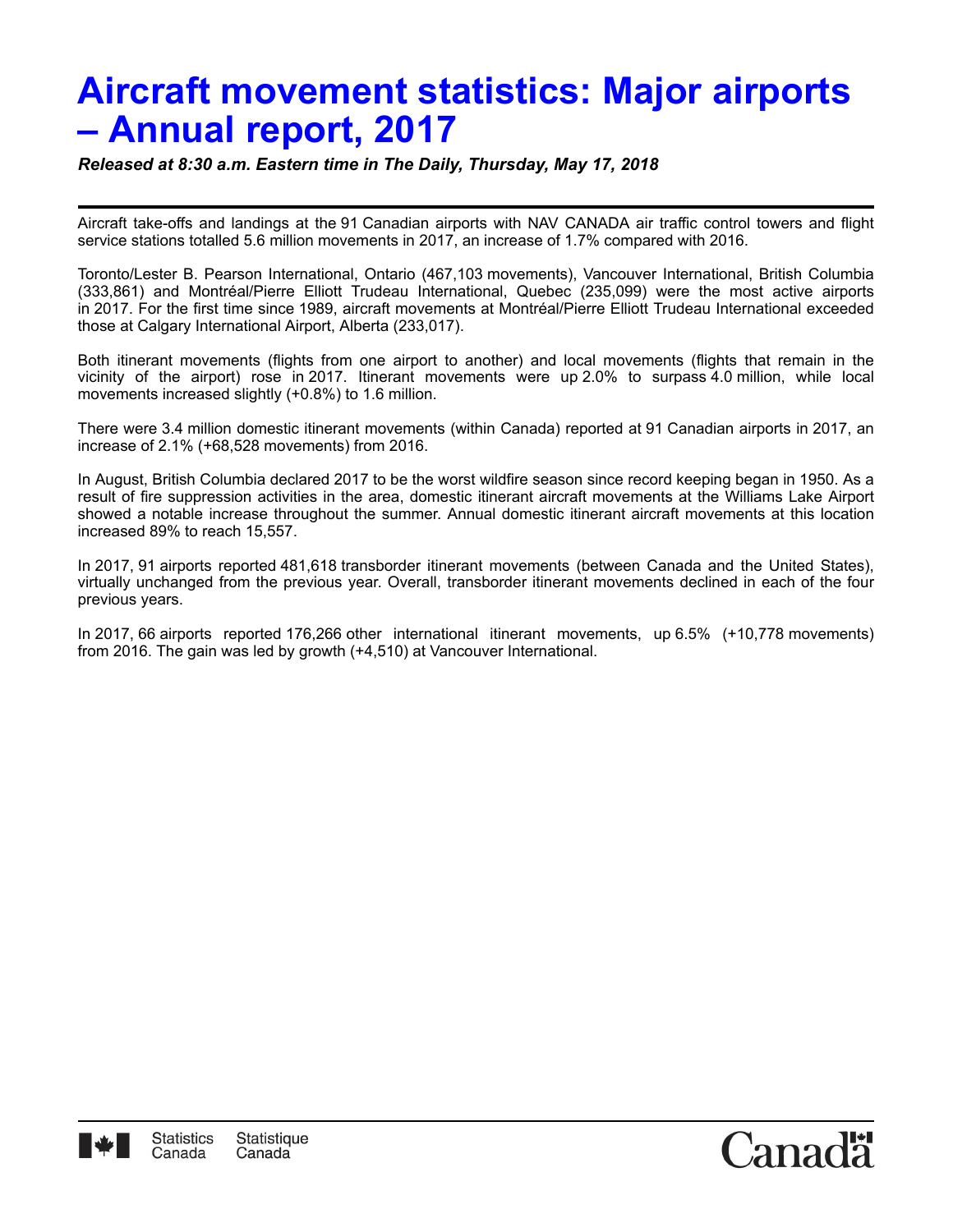## **Chart 1 Total aircraft movements at top 10 Canadian airports, 2017**

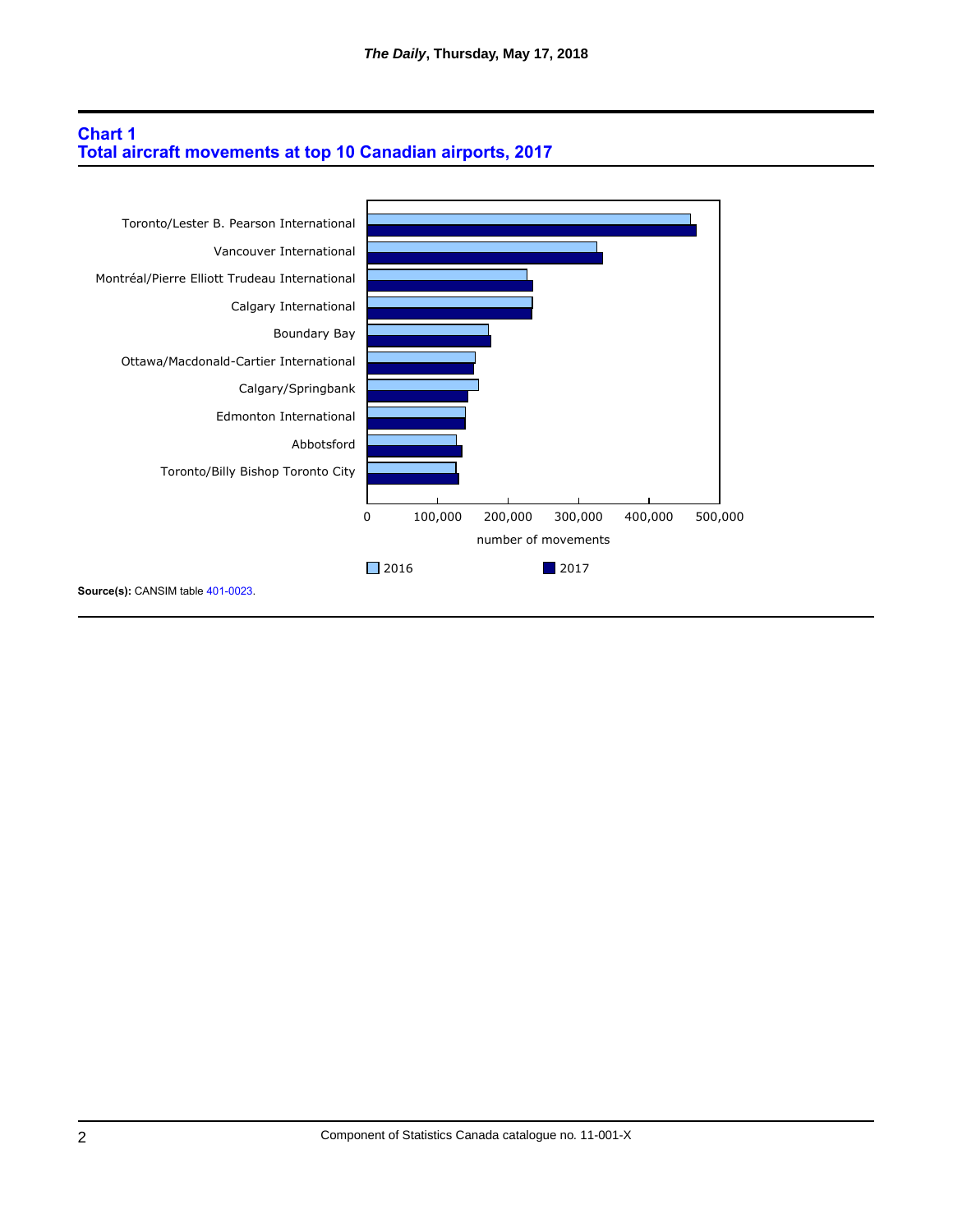### **Chart 2 Total aircraft movements at Calgary International and Montréal/Pierre Elliott Trudeau Airports, 2008-2017**

number of movements